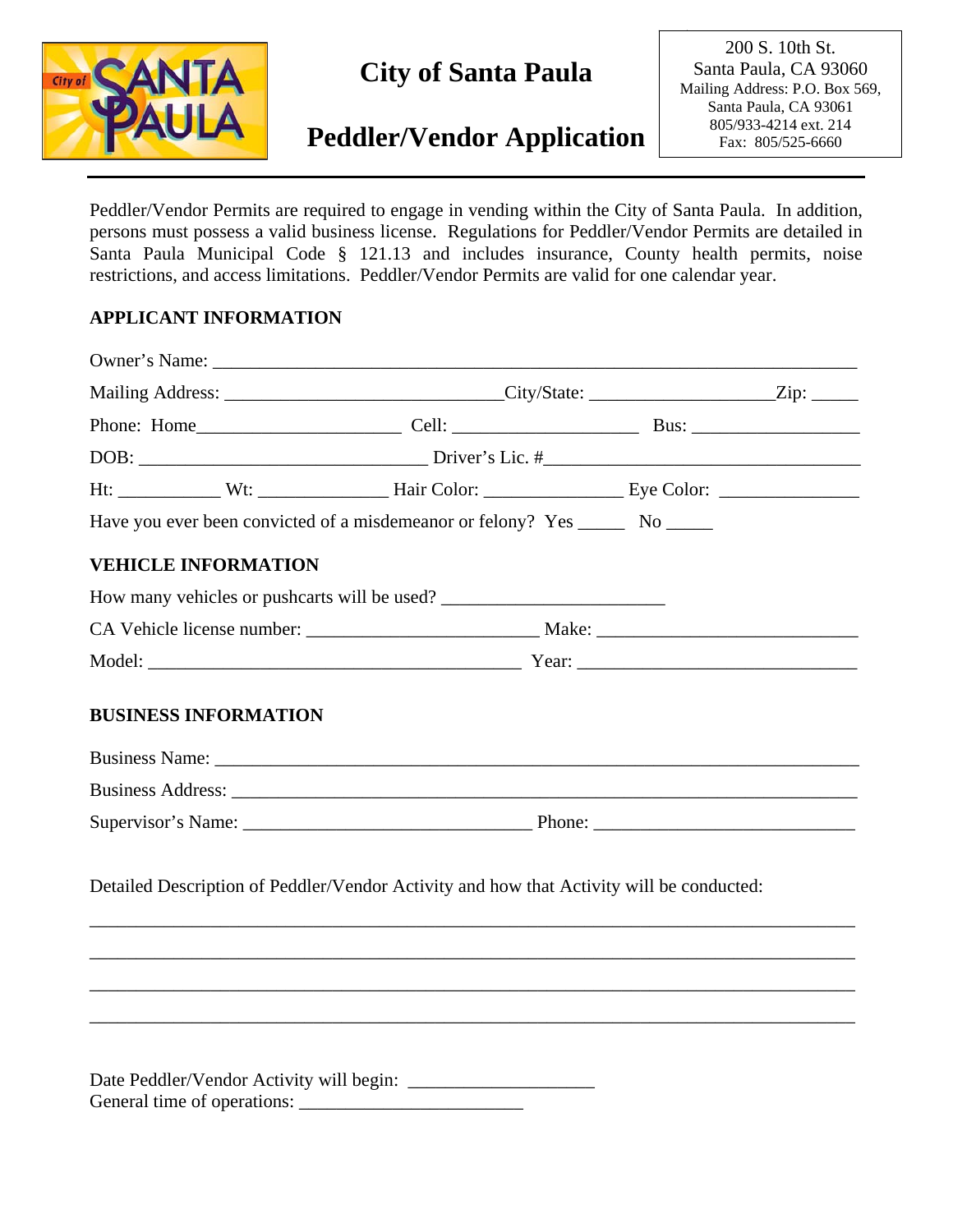**Submit the following applicable additional permits or requirements:** 

- **City of Santa Paula Business License**
- **County of Ventura Environmental Health Permit**
- **State of California Department of Food & Agricultural Permit**
- **Insurance Documentation/General Liability California Auto Insurance**
- **1. INSURANCE REQUIREMENTS.** Permittee must obtain liability insurance from an insurance company licensed to do business in the state of California and having a financial rating in Best's Insurance Guide of not less than "A:VII." The amount of insurance must be not less than \$1,000,000. Such insurance will provide "occurrence" coverage against liabilities for death, personal injury or property damage arising out of or in any way connected with the peddler/vendor activity. Insurance must name the city and the city's elected and appointed officials, officers, and employees as additional insureds under the coverage afforded. In addition, such insurance must be primary and noncontributing with respect to any other insurance available to the city and will include a severability of interest (cross-liability) clause.
- 2. **CERTIFICATES OF INSURANCE.** A copy of the policy or a certificate of insurance along with all necessary endorsements, in a form approved by the City's risk manager, must be filed with City not less than five (5) business days, except as otherwise provided in this chapter, before the date the peddler/vendor activity begins, unless the City for good cause waives the filing deadline.
- 3. **ASSIGNMENT**. This Permit cannot be transferred to another business owner or other business location. In the event the business relocates, a new permit must be obtained.
- 4. **CHANGE IN INFORMATION**. Whenever any change occurs in the information contained in this Permit, the Permittee must give the director written notice of the change within 30 days of the date the change becomes effective.
- 5. **ADDITIONAL CONDITIONS AND REVOCATION.** The City may amend this Permit to include additional conditions should the circumstances require such subsequent additions. In addition, this Permit may be suspended, revoked, or modified in accordance with SPMC Chapter 121.
- 6. **ENFORCEMENT**. Should City determine it necessary to take legal action to enforce any of the provisions of these conditions, and such legal action is taken, the Permittee will be required to pay any and all costs of such legal action, including reasonable attorney's fees, incurred by City.
- 7. **SIGNATURE REQUIRED**. Permittee, or its representative, must sign and return this original application to the City of Santa Paula within three (3) business days from receiving this application. Failure to do so will be deemed a withdrawal of the Permittee's application.
- **8. DECAL REQUIRED.** In order for the permit to be valid, a valid decal issue by the City of Santa Paula must be posted on the vehicle used for the purposes of the peddler/vendor activity. Decal must be visible at all times. If a vehicle is not used in conjunction with the vendor/peddler activity, the valid decal must be carried on the person performing peddler/vendor activity.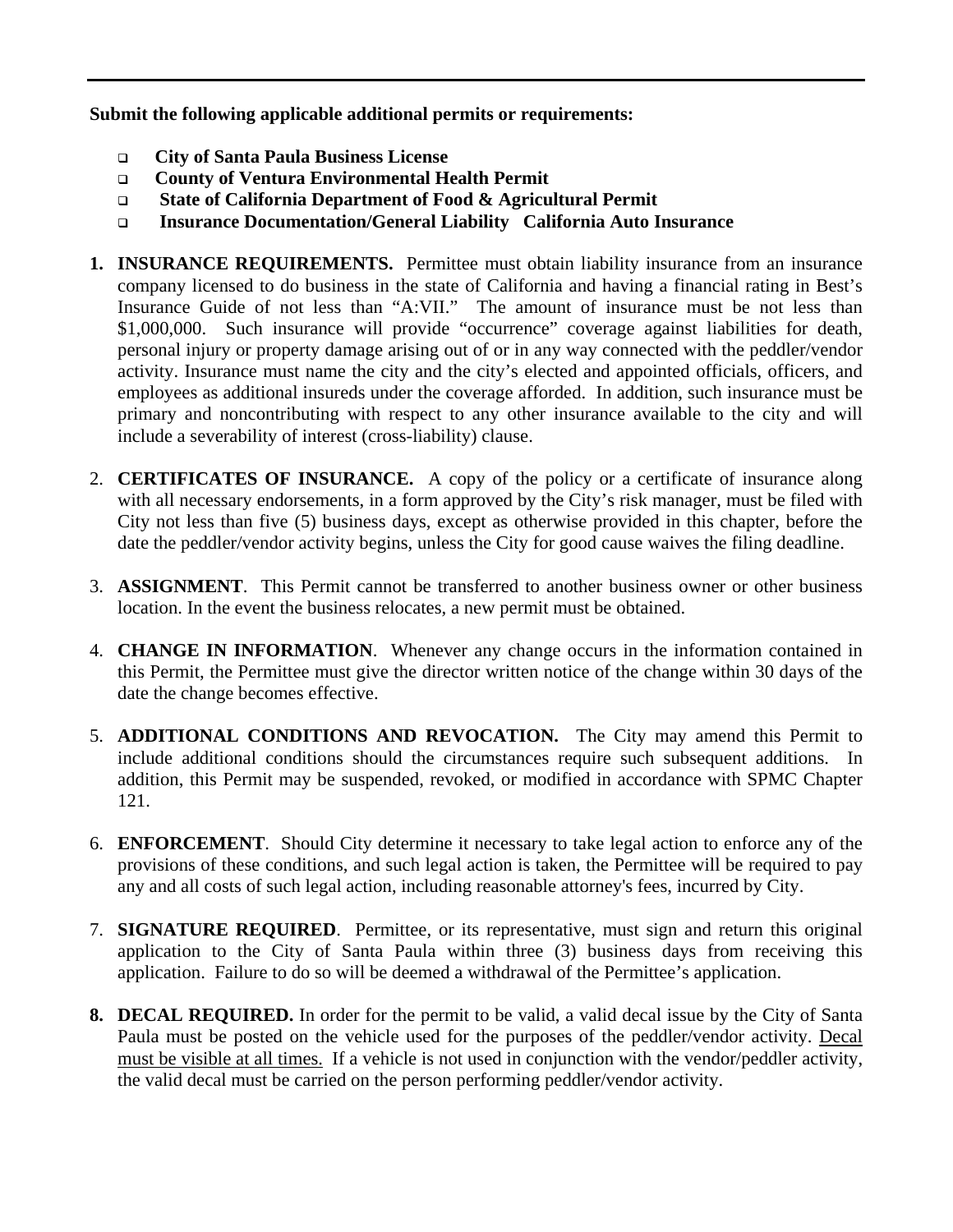By processing this application and issuance of this permit, the City of Santa Paula does not assume responsibility of liability for claims, damages, or injuries, of whatever nature, which may arise from this Permit.

Dated this <u>quarely</u> day of <u>quarely 20</u> \_\_\_\_.

By: \_\_\_\_\_\_\_\_\_\_\_\_\_\_\_\_\_\_\_\_\_\_\_\_\_\_\_\_\_\_\_\_\_\_\_\_\_\_\_\_\_\_

# **AFFIDAVIT:**

**I (we), \_\_\_\_\_\_\_\_\_\_\_\_\_\_\_\_\_\_\_\_\_\_\_\_\_\_\_\_\_\_\_\_\_\_\_\_\_\_\_\_\_\_\_\_\_\_\_\_\_\_\_\_\_\_\_\_, declare under penalty of perjury under the laws of the State of California that the foregoing is true and correct. I authorize the filing of this application. I also acknowledge that I have read the provisions of SPMC Chapter 121 and agree to abide by those regulations. In addition, I will comply with all other applicable regulations of the Santa Paula Municipal Code.** 

| <b>APPLICANT SIGNATURE:</b> |  |
|-----------------------------|--|
|-----------------------------|--|

| OFFICE USE ONLY<br>Initial and Date                                                                                                                                                                                                                                                       |  |  |  |  |  |
|-------------------------------------------------------------------------------------------------------------------------------------------------------------------------------------------------------------------------------------------------------------------------------------------|--|--|--|--|--|
| Fire Department, Inspection Services: Comments: Comments:                                                                                                                                                                                                                                 |  |  |  |  |  |
| Planning Department:<br>Comments:                                                                                                                                                                                                                                                         |  |  |  |  |  |
| <b>City of Santa Paula Business License</b><br>$\Box$<br><b>County of Ventura Environmental Health Permit</b><br>$\Box$<br>State of California Department of Food & Agricultural Permit<br>$\Box$<br><b>Insurance Documentation/General Liability California Auto Insurance</b><br>$\Box$ |  |  |  |  |  |
| Permit Fee:                                                                                                                                                                                                                                                                               |  |  |  |  |  |
| Date Permit Issued:<br>$\mathbf{B}$ y:                                                                                                                                                                                                                                                    |  |  |  |  |  |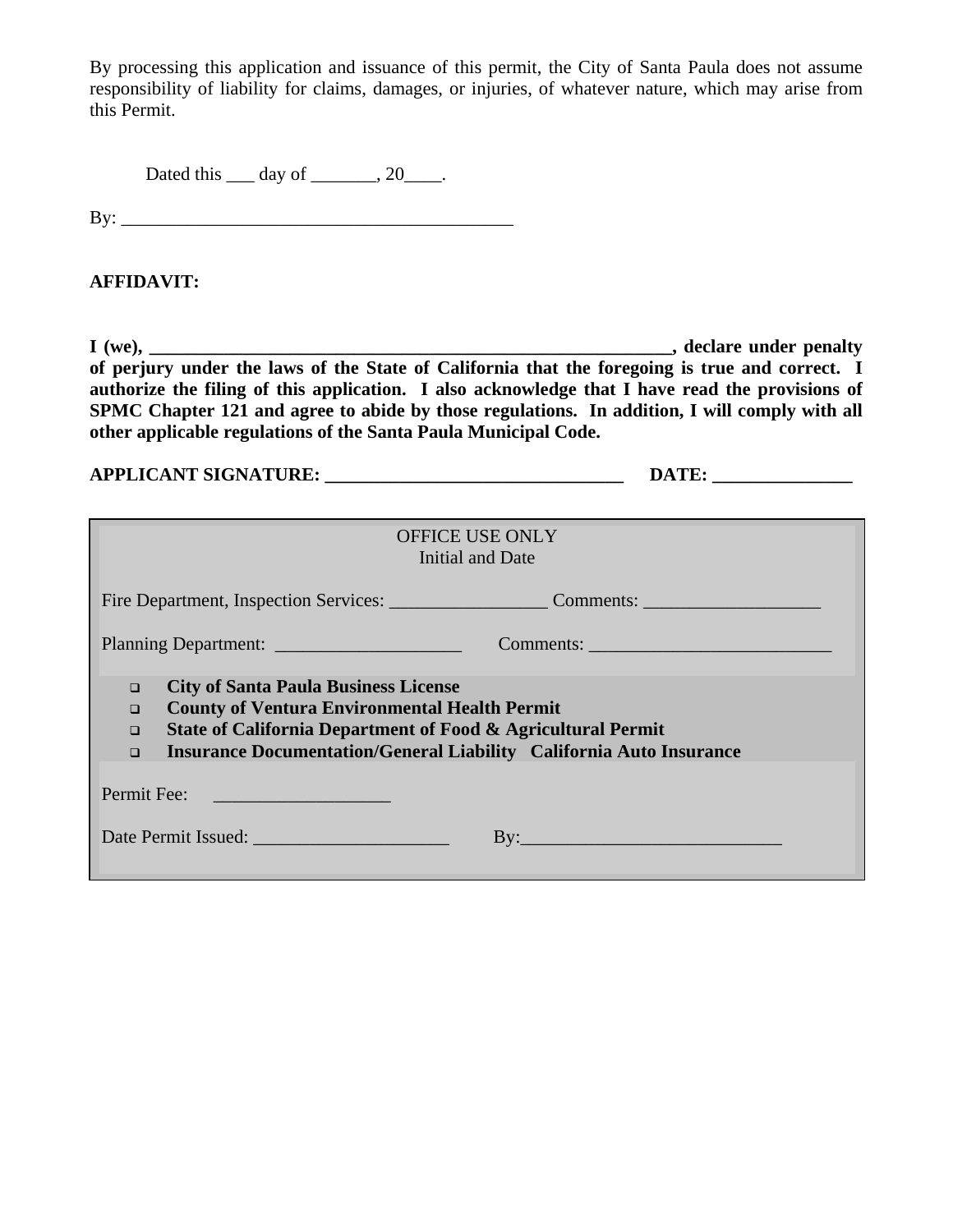# *City of Santa Paula PEDDLER/VENDOR PERMIT CHECK LIST*

| Date Application Submitted: ____________                                                                                                                                       |
|--------------------------------------------------------------------------------------------------------------------------------------------------------------------------------|
| Complete and signed application                                                                                                                                                |
| Application Sign by Permittee, or its representative                                                                                                                           |
| Affidavit Complete and Sign                                                                                                                                                    |
| Copy of Santa Paula Business License                                                                                                                                           |
| Copy of County of Ventura Environmental Health Permit                                                                                                                          |
| Copy of State of California Department of Food &<br>Agricultural Permit (If required)                                                                                          |
| <b>Insurance Documentation/General Liability</b><br>Certificate of Insurance<br>All necessary endorsements<br>Amount of insurance correct<br>Is City name as additional insure |
| California Auto Insurance                                                                                                                                                      |
| <b>Fees Paid</b>                                                                                                                                                               |
| Not a complete application<br><b>Missing Items</b>                                                                                                                             |
|                                                                                                                                                                                |
|                                                                                                                                                                                |
|                                                                                                                                                                                |
|                                                                                                                                                                                |
|                                                                                                                                                                                |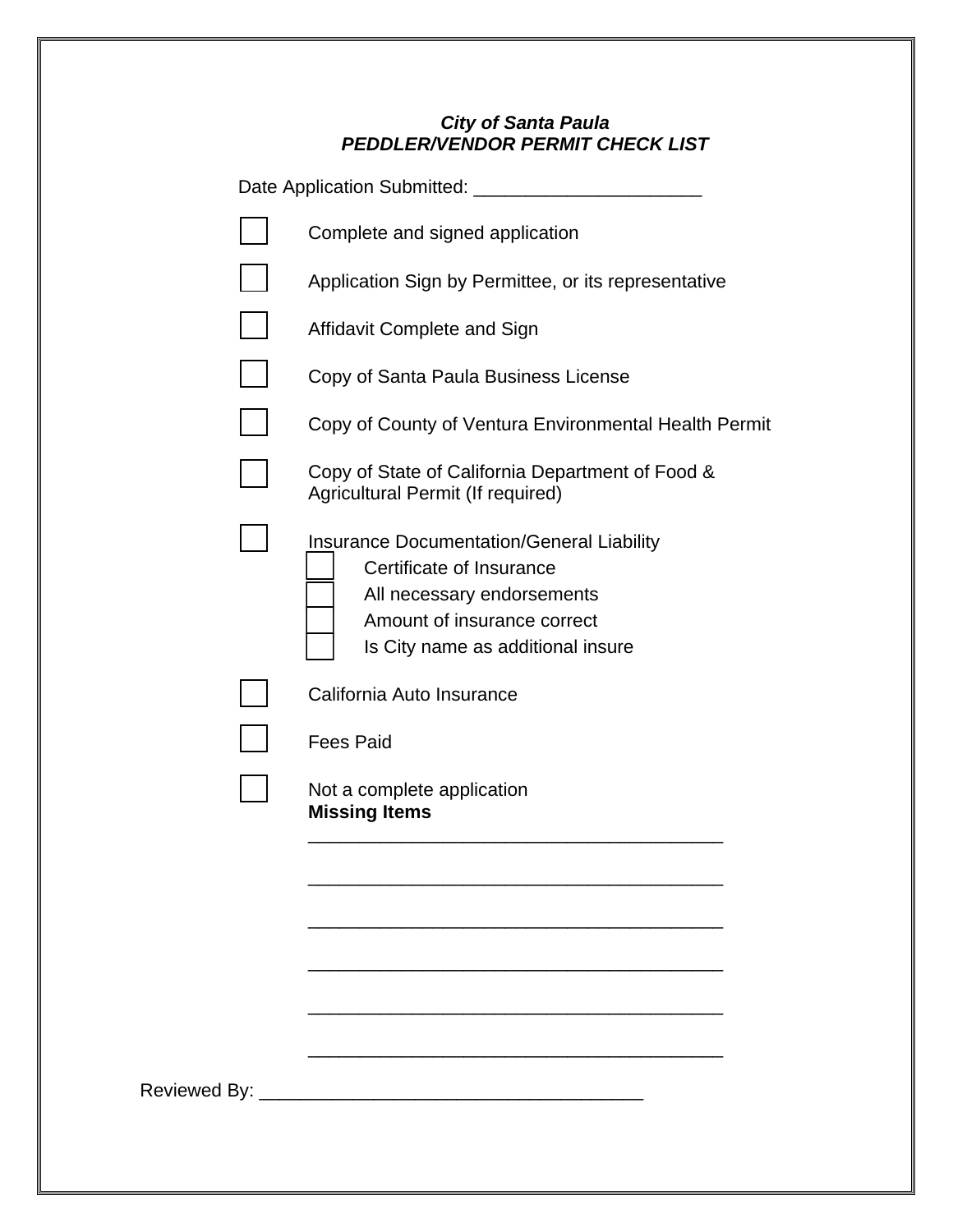

# **City of Santa Paula Food Truck Compliance Guide**

# **All Food trucks are required to comply with the following conditions:**

# 1) **Displayed City Peddler Vendor Decal**

This identifies that the vendor has the following:

- a) Insurance Documentation and general Liability
- b) California Auto Insurance
- c) Completed applications (permit, business license, feed paid)
- d) Copy of Ventura County Environmental Health Permits
- e) Site plan reviewed and approved by Police, Fire, Public Works and Building Safety
- f) Letter of permission to operate on private property by property owner

# 2) **Compliance with Ventura County Environmental Health Site Requirements:**

a) Restroom Access (within 200 feet, to include toilet and hand washing sinks with soap, warm water and paper towels)

- b) Current vehicle/kitchen inspection and approval
- c) Certified food handlers certificate
- d) Commissary Letter for truck service and food prep
- e) Operational procedures

# 3) **City Health and Public Safety Requirements**

- a) May not obstruct free movement of pedestrian, vehicular or non motorized traffic (minimum pedestrian path four feet)
- b) May not take up more than 30 feet of parallel parking area on a roadway for the vendor's vehicle, and the vendor shall not indicate exclusive roadway parking or reserve any public parking area for its customer parking;
- c) Cannot be located in a landscape area
- d) Fifteen (15) feet from a fire hydrant
- e) Five (5) feet from: handicapped ramps, sidewalks, utility boxes
- f) *Noise or Music* No entertainment, audio or visual media or amplified sound
- g) *Lighting* Any lighting should be shielded, downcast and directed onto property (no strobes or movement)
- h) *Signage* The only signs permitted shall be a sign not to exceed three square feet which may be affixed to two opposite, parallel sides of a vehicle displaying, offering or storing goods or merchandise for sale.
- i) *Trash Containers* Clearly designated impermeable litter receptacle with lid in the immediate vicinity of the vending vehicle, outside of the pedestrian way; maintain litter receptacle and clean-up site of all related litter.
- j) *No* exterior furniture, equipment or generators
- k) Food trucks are prohibited on any specific roadway, or portion thereof, which as a result of the limited parking, limited line of sight, traffic control impacts, and hightraffic flow is designated by the Public Works Director/City Engineer as unsafe for vending.

*If documented problems occur, the approved permit may be revoked.*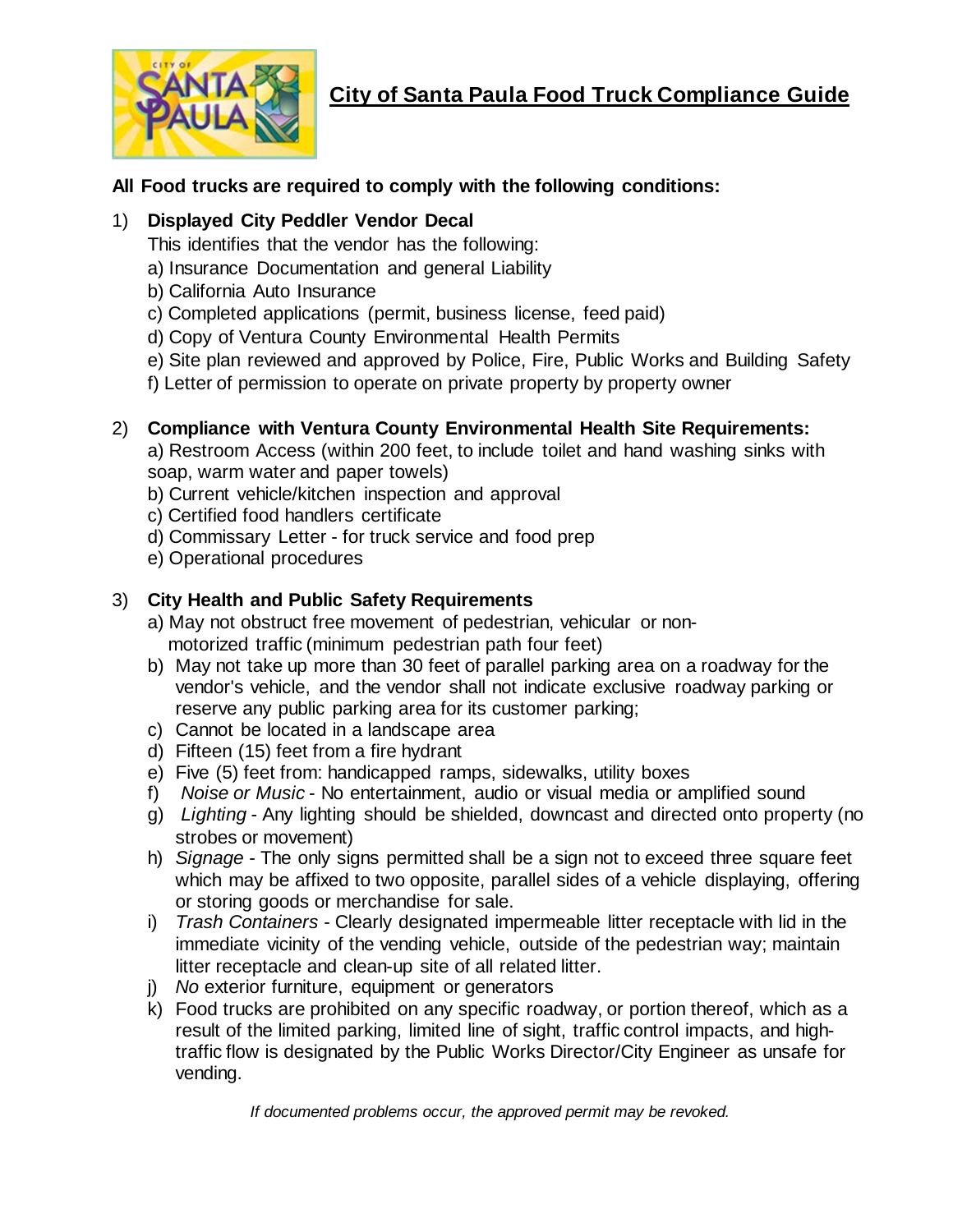# CITY OF SANTA PAULA Insurance Requirements

Permittee shall supply proof of public liability insurance from an insurance company licensed to do business in the state of California and having a financial rating in Best's Insurance Guide of not less than AA VII. Such insurance shall provide "occurrence" coverage against liabilities for death, personal injury or property damage arising out of or in any way connected with the event. Such insurance shall be in the minimum amount of **\$1,000,000.00** combined single limit, and shall name the city and the city's officers, employees, agents, and registered volunteers as additional insureds under the coverage afforded. Such insurance shall be primary and noncontributing with respect to any other insurance available to the city and shall include a severability of interest (crossliability) clause. A copy of the policy or a **certificate of insurance** along with an **endorsement page** shall be filed with the City at **least ten (10) business days** before operating.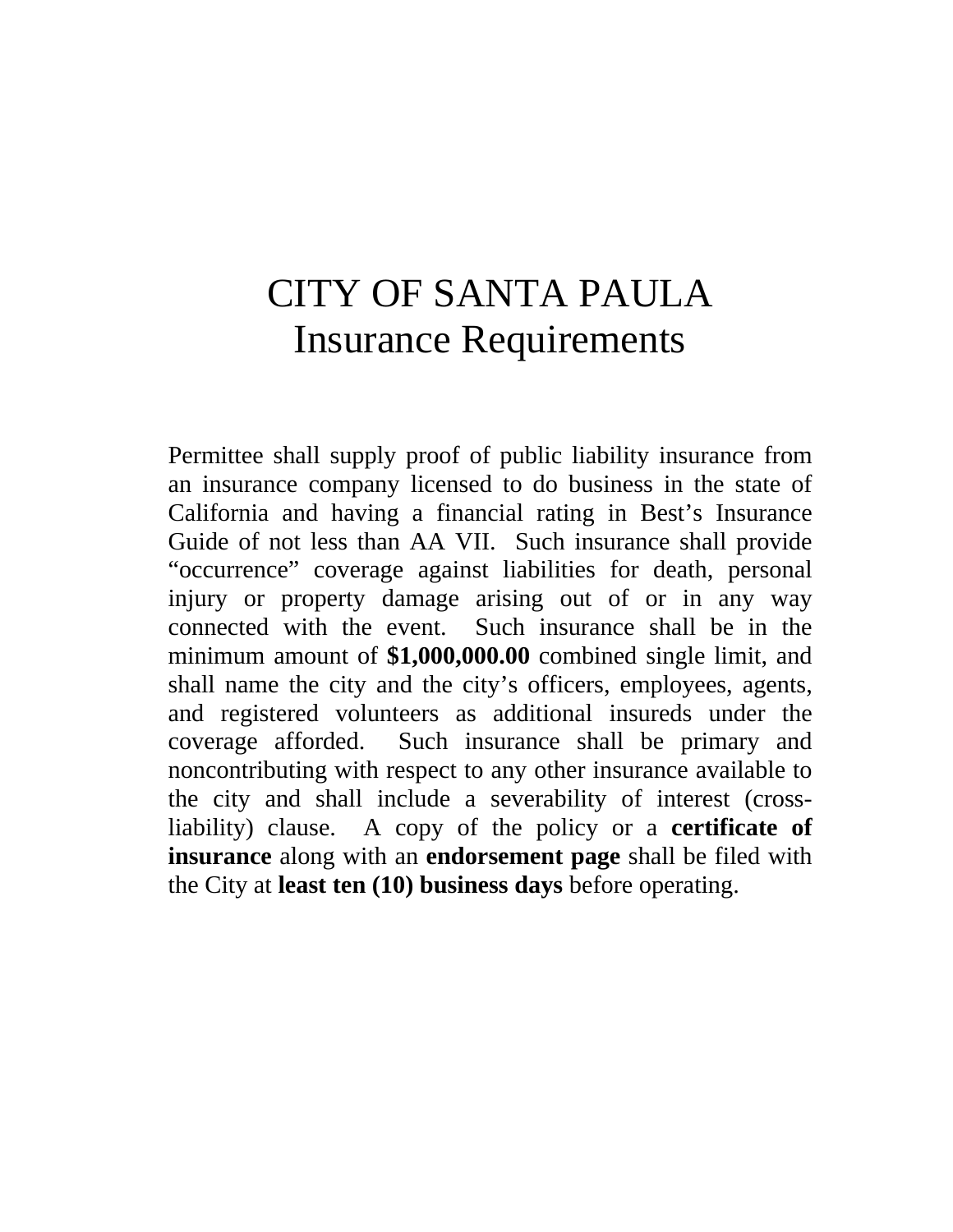# THIS ENDORSEMENT CHANGES THE POLICY. PLEASE READ IT CAREFULLY.

# ADDITIONAL INSURED

## **THE CITY OF SANTA PAULA, IT'S OFFICERS, OFFICIALS, EMPLOYEES, AGENTS AND VOLUNTEERS**

This endorsement modifies insurance provided under the following:

## COMMERCIAL GENERAL LIABILITY COVERAGE PART

## **SCHEDULE**

Name of Person or Organization:

City of Santa Paula

 Building & Safety Department P.O. Box 569 / 93061 Santa Paula, CA 93060

 (If no entry appears above, information required to complete this endorsement will be shown in the Declarations as applicable to this endorsement.)

 WHO IS AN INSURED (Section II) is amended to include as an insured the Person or organization shown in the schedule, but only with respect to liability arising out of "your work" for that insured by or for you.

**Reproduction of Insurance Services Office, Inc. Form**

**INSURER: ISO FORM CG 20 10 22 85 : (MODIFIED) POLICY NUMBER: COMMERCIAL GENERAL LIABILITY ENDORSEMENT No.: EXHIBIT 1-A**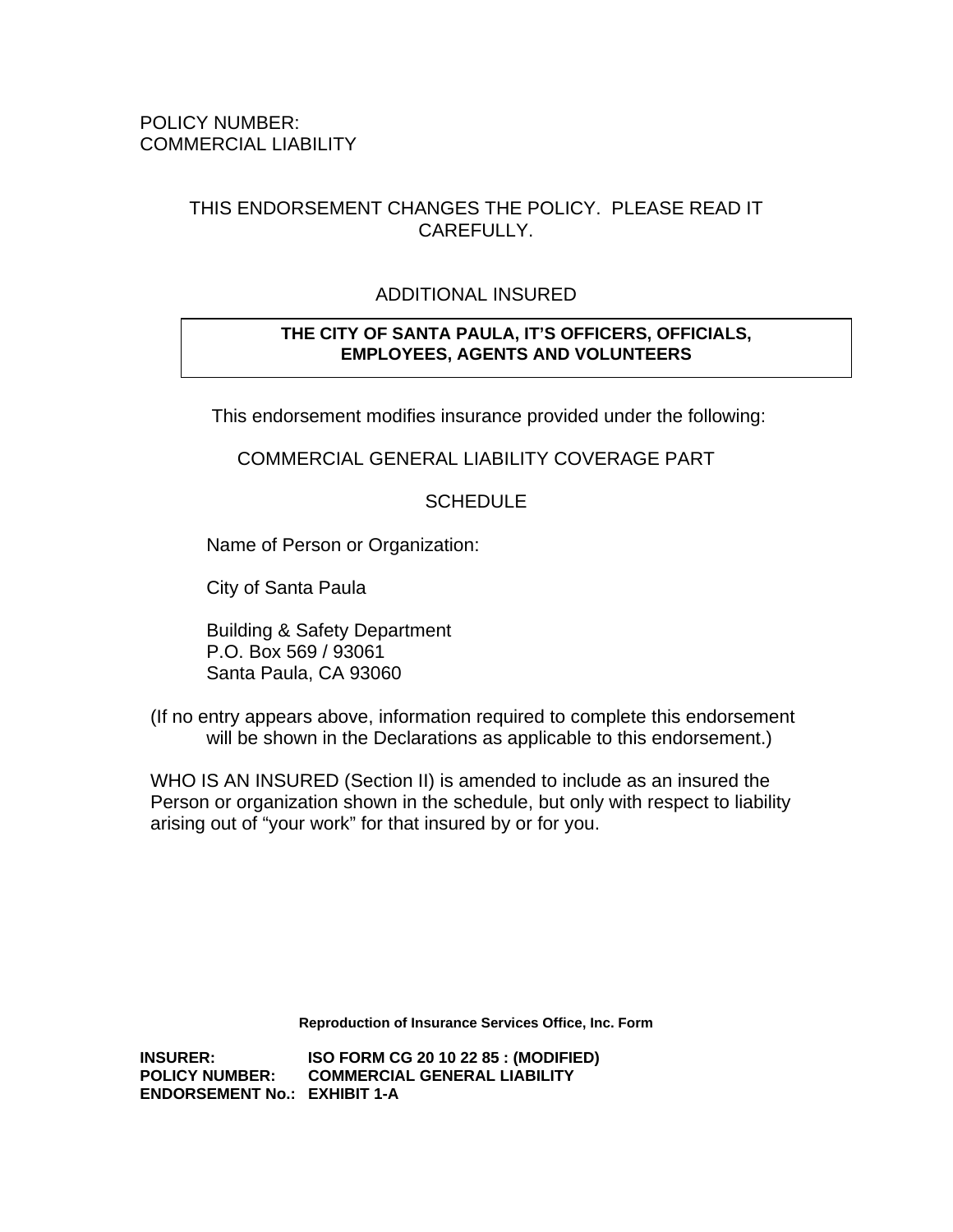|                           | ACORD <sub>I</sub><br><b>CERTIFICATE OF LIABILITY</b>                                                                                                                                                                                                                                                                                                                                                                                                                                               |                                                    |                    |                                                                                          |               |                                                          |                  |                                                                                                                                                                                                                                                                                | Date (MM/DD/YY) |                                      |
|---------------------------|-----------------------------------------------------------------------------------------------------------------------------------------------------------------------------------------------------------------------------------------------------------------------------------------------------------------------------------------------------------------------------------------------------------------------------------------------------------------------------------------------------|----------------------------------------------------|--------------------|------------------------------------------------------------------------------------------|---------------|----------------------------------------------------------|------------------|--------------------------------------------------------------------------------------------------------------------------------------------------------------------------------------------------------------------------------------------------------------------------------|-----------------|--------------------------------------|
| PRODUCER                  |                                                                                                                                                                                                                                                                                                                                                                                                                                                                                                     |                                                    |                    |                                                                                          |               |                                                          |                  | THIS CERTIFICATE IS ISSUED AS A MATTER OF                                                                                                                                                                                                                                      |                 |                                      |
|                           |                                                                                                                                                                                                                                                                                                                                                                                                                                                                                                     |                                                    |                    | THE POLICIES BELOW.                                                                      |               |                                                          |                  | INFORMATION ONLY AND CONFERS NO RIGHTS UPON THE<br>CERTIFICATE HOLDER, THIS CERTIFICATE DOES NOT<br>AMEND, EXTEND OR ALTER THE COVERAGE AFFORDED BY                                                                                                                            |                 |                                      |
|                           |                                                                                                                                                                                                                                                                                                                                                                                                                                                                                                     |                                                    |                    |                                                                                          |               |                                                          |                  | INSURERS AFFORDING COVERAGE                                                                                                                                                                                                                                                    |                 |                                      |
| <b>INSURED</b>            |                                                                                                                                                                                                                                                                                                                                                                                                                                                                                                     |                                                    |                    | INSURER A:<br><b>IINSURER B:</b><br>INSURER C:<br><b>INSURER D:</b><br><b>INSURER E:</b> |               |                                                          |                  |                                                                                                                                                                                                                                                                                |                 |                                      |
|                           | <b>COVERAGES</b><br>THE POLICIES OF INSURANCE LISTED BELOW HAVE BEEN ISSUED TO THE INSURED NAMED ABOVE FOR THE POLICY PERIOD INDICATED<br>NOT WITHSTANDING ANY REQUIREMENTTERM OR CONDITION OF ANY CONTRACT OR OTHER DOCUMENT WITH RESPECT TO WHICH THIS CERTIFICATE<br>MAY BE ISSUED OR MAY PERTAINTHE INSURANCE AFFORDED BY THE POLICIES DESCRIBED HEREIN IS SUBJECT TO ALL THE TERMS<br>EXCLUSIONS AND CONDITIONS OF SUCH POLICIES. AGGREGATE LIMITS SHOWN MAY HAVE BEEN REDUCED BY PAID CLAIMS. |                                                    |                    |                                                                                          |               |                                                          |                  |                                                                                                                                                                                                                                                                                |                 |                                      |
| <b>INSR</b><br><b>LTR</b> | <b>TYPE OF INSURANCE</b>                                                                                                                                                                                                                                                                                                                                                                                                                                                                            | <b>POLICY</b><br><b>NUMBER</b>                     |                    | <b>POLICY</b><br><b>EFFECTIVE</b><br><b>DATE</b><br><b>MMDD/YY)</b>                      |               | <b>POLICY</b><br><b>EXPIRATION</b><br>DATE<br>(MM/DD/YY) |                  |                                                                                                                                                                                                                                                                                | <b>LIMITS</b>   |                                      |
|                           | <b>GENERAL LIABILITY</b><br><b>COMMERCIAL GENERAL LIABILITY</b><br><b>CLAIMS</b><br><b>OCCUR</b><br><b>MADE</b>                                                                                                                                                                                                                                                                                                                                                                                     |                                                    |                    |                                                                                          |               |                                                          |                  | <b>EACH OCCURRENCE</b><br>Fire Damage (Any one time)<br>Med Exp (Anv.one person)<br>Personal StAdvinjury                                                                                                                                                                       |                 | s<br>$\overline{\bullet}$<br>s<br>\$ |
|                           | <b>GEN'L AGGREGATE LIMIT APPLIES PER:</b><br><b>POLICY</b><br><b>PROJ</b><br>LOC<br><b>ECT</b>                                                                                                                                                                                                                                                                                                                                                                                                      |                                                    |                    |                                                                                          |               | $\sigma^0$                                               | Þ                | General/Aggregate)<br>Products-Compleo AGG<br><b>Contractor</b>                                                                                                                                                                                                                |                 | s                                    |
|                           | <b>AUTOMOBILE LIABILITY</b><br><b>NON-OWNED AUTOS</b>                                                                                                                                                                                                                                                                                                                                                                                                                                               |                                                    |                    |                                                                                          |               | $\ddot{\phantom{a}}$                                     |                  | <b>COMBINED SINGLIE</b><br>LIMIT (En accident)<br>BODIEY INJURY                                                                                                                                                                                                                | S<br>S          |                                      |
|                           | <b>ANY AUTO</b><br><b>ALL OWNED AUTOS</b>                                                                                                                                                                                                                                                                                                                                                                                                                                                           |                                                    |                    |                                                                                          | $\mathcal{C}$ | ۰<br>$\cdot$ .                                           | <b>PFOPERTY</b>  | (Per accident) A<br><b>BODILY INJURY</b><br>(Pissperson)                                                                                                                                                                                                                       | \$<br>s         |                                      |
|                           | <b>SCHEDULED AUTOS</b><br><b>HIRED AUTOS</b><br>$\bullet$ .<br>æ                                                                                                                                                                                                                                                                                                                                                                                                                                    | $\ddot{\cdot}$<br>۰<br>$\cdot$<br>$\bullet\bullet$ | Þ                  | Ł.                                                                                       | \$.<br>7      | 54                                                       | <b>DAMAGE</b>    | $\mathbf{A}^{\mathbf{m}}$<br>(Per accident)                                                                                                                                                                                                                                    |                 |                                      |
|                           | <b>GARAGE LIABILITY</b><br><b>STAR</b><br>ANY AUTO<br>$-$<br>V.<br>$\mathcal{L}_{\mathcal{A}}$ , and $\mathcal{L}_{\mathcal{A}}$                                                                                                                                                                                                                                                                                                                                                                    |                                                    |                    | مبدم<br>$\mathcal{L}$<br>$\cdot \gamma$ .                                                |               | الله<br>r:                                               | <b>ACCIDENT</b>  | <b>AUTO ONLY - EA</b><br>LOTHER THAN AUTO<br><b>EA ACC</b><br><b>AGGS</b>                                                                                                                                                                                                      |                 |                                      |
|                           | y.<br><b>EXCESS LIABLITY</b><br>k<br><b>OCCUR</b><br>Ŀ.<br>. .<br><b>Sept</b>                                                                                                                                                                                                                                                                                                                                                                                                                       | $\ddot{\phantom{0}}$<br>۵Ŋ,                        | $\ddotsc$          | $\epsilon$ , $\epsilon$<br>$\mathcal{L}$                                                 |               | $\mathbf{z}$                                             | <b>AGGREGATE</b> | <b>EACH OCCURRENCE</b>                                                                                                                                                                                                                                                         | ß               |                                      |
|                           | Π.<br>$\label{eq:1} \mathcal{P}(\mathcal{D}) = \mathcal{P}(\mathcal{D})$<br>A.<br><b>DEDUCTIBLE</b><br>$r^{\nu}$<br><b>RETENTION'S</b><br>4.376<br><b>Card</b>                                                                                                                                                                                                                                                                                                                                      | ٠:<br>$\frac{1}{2}$                                | $\mathbf{r}$<br>医肝 |                                                                                          |               |                                                          |                  |                                                                                                                                                                                                                                                                                | IS.             |                                      |
|                           | $\mathcal{L}$<br>$\mathcal{A}^{\mathcal{G}}_{\mathcal{A}^{\mathcal{G}}_{\mathcal{A}}}$ .<br><b>WORKERS COMPENSATION AND</b><br>$\sim$ . $\sim$<br><b>EMPLOYERS' LIABILITY</b>                                                                                                                                                                                                                                                                                                                       |                                                    |                    |                                                                                          |               |                                                          | <b>EMPLOYEE</b>  | <b>MC STATUTORY LIMIT</b><br><b>E.I. EACH ACCIDENT</b><br><b>E.I. DISEASE-EA</b>                                                                                                                                                                                               |                 |                                      |
|                           | $\frac{d\mu_{\rm{max}}}{d\mu_{\rm{max}}} = \frac{1}{2} \frac{d\mu_{\rm{max}}}{d\mu_{\rm{max}}}$<br>OTHER ET<br>$\mathcal{P}^{\mathcal{C}}$                                                                                                                                                                                                                                                                                                                                                          |                                                    |                    |                                                                                          |               |                                                          | <b>IMIT</b>      | E.I. DISEASE-POLICY                                                                                                                                                                                                                                                            | в               |                                      |
|                           | DESCRIPTION OF OPERATIONS/LOCATIONS/VEHICLES/EXCLUSIONS ADDED BY ENDORSEMENT/SPECIAL PROVISIONS                                                                                                                                                                                                                                                                                                                                                                                                     |                                                    |                    |                                                                                          |               |                                                          |                  |                                                                                                                                                                                                                                                                                |                 |                                      |
|                           | <b>CERTIFICATE HOLDER</b><br>ADDITIONAL INSURED; INSURER LETTER.<br>CERTIFICATE HOLDER                                                                                                                                                                                                                                                                                                                                                                                                              |                                                    |                    |                                                                                          |               | <b>CANCELLATION</b>                                      |                  | SHOULD ANY OF THE ABOVE DESCRIBED POLICIES BE                                                                                                                                                                                                                                  |                 |                                      |
|                           | <b>City of Santa Paula</b><br><b>Community Services Department</b><br>P.O. Box 569<br>Santa Paula, CA 93061-0569                                                                                                                                                                                                                                                                                                                                                                                    |                                                    |                    |                                                                                          |               | AGENTS OR REPRESENTATIVE.                                |                  | CANCELLED BEFORE THE EXPIRATION DATE THEREOF, THE<br>ISSUING COMPANY WILL-ENDEAVOR TO MAIL * 30<br>WRITTEN NOTICE TO THE CERTIFICATE HOLDER NAMED TO THE<br>LEFT, BUT FAILURE TO MAIL SUCH NOTICE SHALL IMPOSE NO<br>OBLIGATION OR LIABILITY OF ANY KNID UPON THE COMPANY, ITS |                 |                                      |

 $\mathcal{L}$ 

i,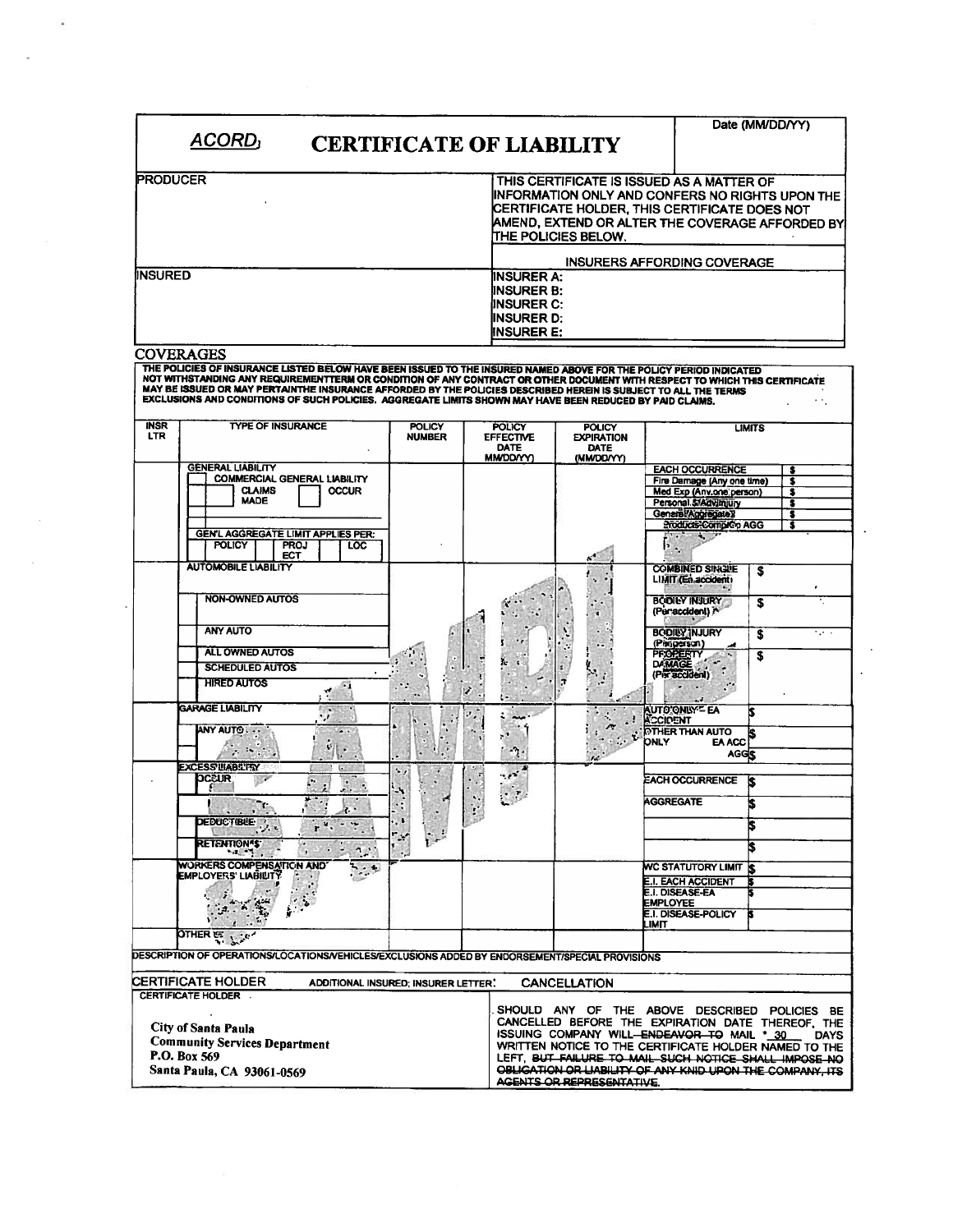#### **COMMERCIAL**

#### **POLICY NUMBER: LIABILITY**

#### THIS ENDORSEMENT CHANGES THE POLICY. PLEASE READ IT CAREFULLY.

#### ADDITIONAL INSURED - OWNERS, LESSEES or **CONTRACTORS [Form B]** This endorsement modifies insurance provided under the following:

#### THE CITY OF SANTA PAULA, IT'S OFFICERS, OFFICIALS, **EMPLOYEES, AGENTS AND VOLUNTEERS**



(If no entry appears above, information required to complete this endorsement will be shown in the Declarations as applicable to this endorsement.) 降調  $\label{eq:2.1} \mathcal{L}=\frac{1}{2}\sum_{i=1}^{N} \frac{1}{2} \sum_{j=1}^{N} \frac{1}{2} \sum_{j=1}^{N} \frac{1}{2} \sum_{j=1}^{N} \frac{1}{2} \sum_{j=1}^{N} \frac{1}{2} \sum_{j=1}^{N} \frac{1}{2} \sum_{j=1}^{N} \frac{1}{2} \sum_{j=1}^{N} \frac{1}{2} \sum_{j=1}^{N} \frac{1}{2} \sum_{j=1}^{N} \frac{1}{2} \sum_{j=1}^{N} \frac{1}{2} \sum_{j=1}^{N} \frac$ 

WHO IS AN INSURED (Section II) is amended to include as an insured the Person or organization shown in the schedule, but only with respect to liability arising out of "your work" for that insured by or for you.

Reproduction of Insurance Services Office, Inc. Form

**INSURER: POLICY NUMBER:**  ISO FORM CG 20 10 22 85 : (MODIFIED) **COMMERCIAL GENERAL LIABILITY**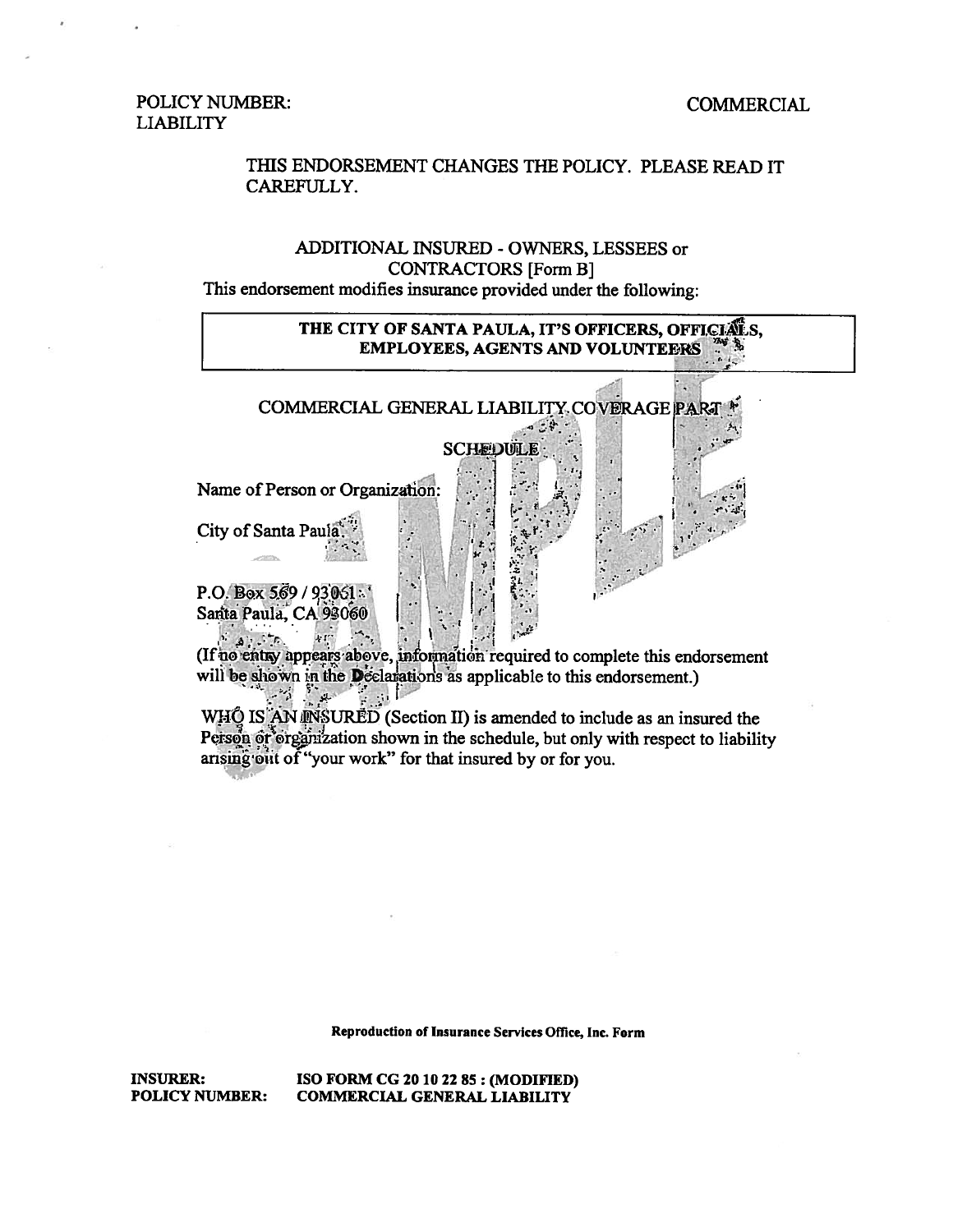#### **THIS ENDORSEMENT CHANGES THE POLICY, PLEASE READ IT CAREFULLY.**

#### **ADDITIONAL INSURED**

#### **THE CITY OF SANTA PAULA, IT'S OFFICERS, OFFICIALS, EMPLOYEES, AGENTS AND VOLUNTEERS**

This endorsement modifies insurance provided under the following:

#### **COMMERCIAL GENERAL LIABILITY COVERAGE PART.**

#### **SCHEDULE**

Name of Organization

(If no entry appears above, the information required to complete this endorsement will be shown in the Declarations as applicable to this endorsement.)

**WHO IS AN INSURED** (Section II) is amended to include as an insured the person or organization shown in the Schedule, but only with respect to liability arising out of "your work" for that insured by or for you.

#### **Modifications to ISO form CG 20 10 11 85:**

- 1. The insured scheduled above includes the Insured's officers, officials, employees, agents & volunteers.
- 2. This insurance shall be **PRIMARY** as respects the insured shown in the schedule above, or if excess, shall stand in an unbroken chain of coverage excess of the Named Insured's Scheduled underlying primary coverage. In either event, any other insurance maintained by the Insured scheduled above shall be in excess of this insurance and shall not be called upon to contribute with it.
- 3. The insurance afforded by this policy shall not be cancelled except after thirty (30) days prior written notice by certified mail return receipt requested has been given to the Entity.
- 4. Coverage shall not extend to any indemnity coverage for the active negligence of the additional insured in any case where an agreement to indemnify the additional insured would be invalid under Subdivision (b) of section 2782 of the Civil Code.

Signature-Authorized Representative

Address

**CG 20 10 11 85** Insurance Services Office, Inc. Form (Modified)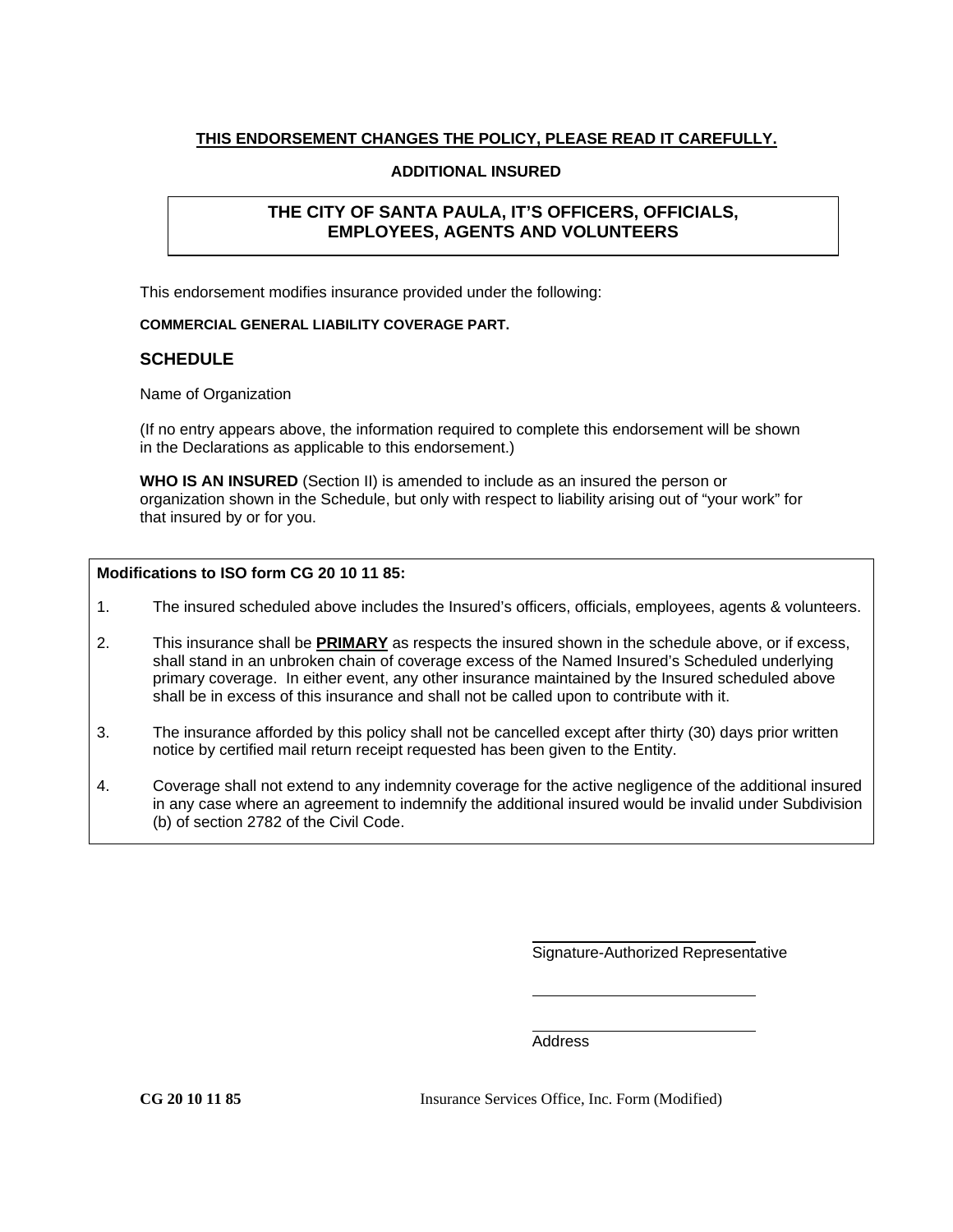# **CHAPTER 121: PEDDLERS, VENDORS AND SOLICITORS**

#### Section

- 121.01 Definitions
- 121.02 Permits required for solicitations
- 121.03 Applications for permits
- 121.04 Term of permits
- 121.05 Transferability
- 121.06 Revocation
- 121.07 Appeals to city council
- 121.08 Manner of solicitation
- 121.09 Receipts
- 121.10 Door-to-door solicitation
- 121.11 Solicitation permit fees
- 121.12 Vending on public streets, public or private property and in various zones
- 121.13 Operating regulations
- 121.14 Exceptions
- 121.15 Permits required
- 121.16 Annual renewal
- 121.17 Establishment of fees and procedures
- 121.18 Notification of right to appeal
- 121.99 Penalty

#### **§ 121.01 DEFINITIONS.**

For the purpose of this chapter, the following definitions shall apply unless the context clearly indicates or requires a different meaning.

*CATERING TRUCK.* A vehicle in which food is prepared and/or sold and which commonly visits construction sites, offices or factories for such operations.

 *CHARITABLE PURPOSE.* Benevolent, civic, educational, patriotic, political, philanthropic or other similar purposes.

 *COMMERCIAL SOLICITATION.* Any person who goes from door-to-door taking, or attempting to take, orders for the sales of goods, wares and merchandise, or for services to be furnished or performed; or conducting a survey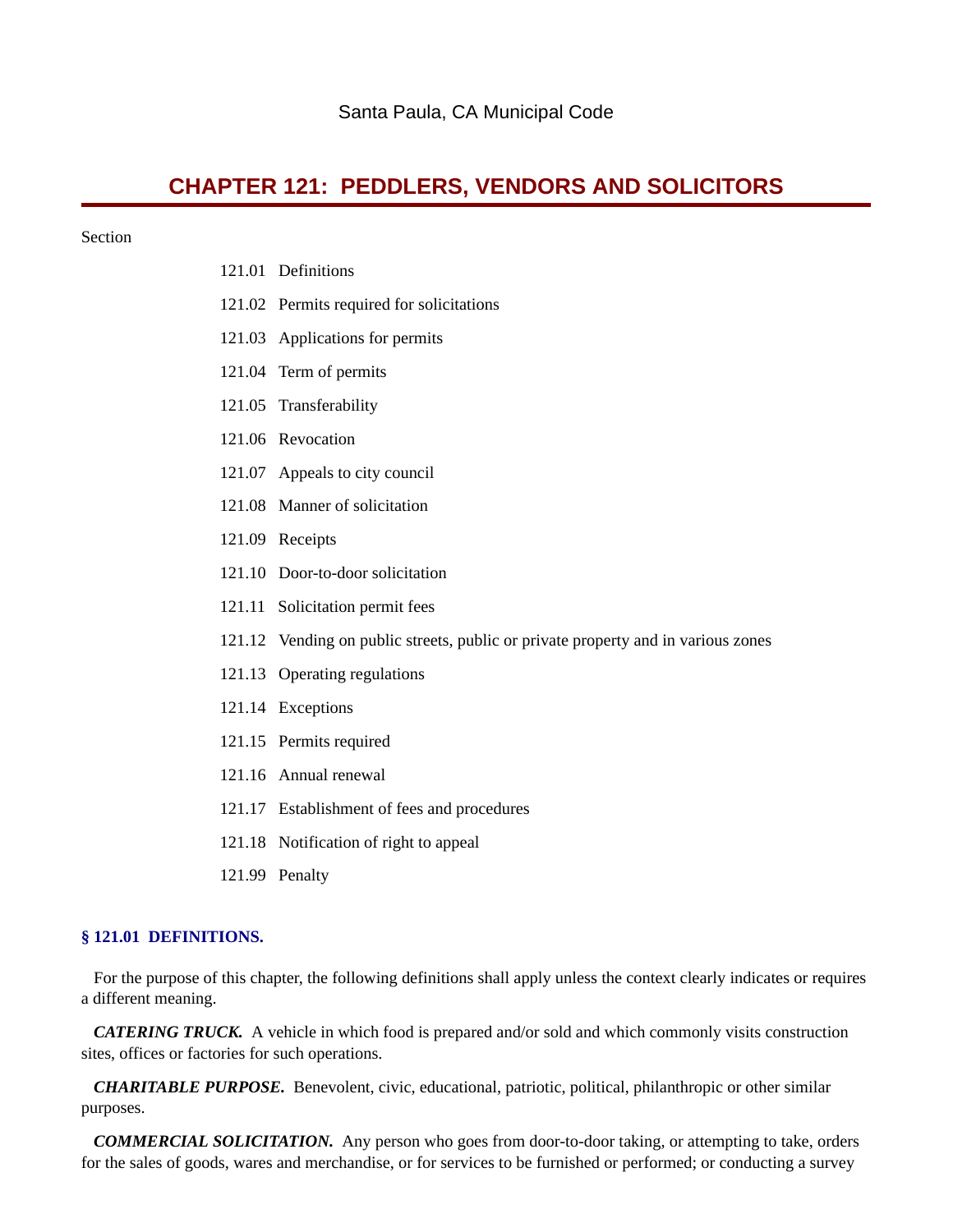or poll. *COMMERCIAL SOLICITATION*, as defined herein, does not include solicitations by telephone, solicitations through the United States mail, nor solicitations or selling agents selling their goods wholesale to dealers.

 *CONTRIBUTION.* The words alm, food, clothing, money, property, subscription or pledge and donations under the guise of loans of money or property.

 *GOODS* or *MERCHANDISE.* Includes items and products of every kind and description, including all food, produce, flowers and beverage items.

 *NONPROFIT ORGANIZATION.* A nonprofit corporation that has obtained recognized state or federal tax exempt status.

*OWNER.* Any person or entity owning, or otherwise controlling the operation of any business or activity involving the vending of goods, products or merchandise.

*PEDDLER.* Any person who goes from house to house or place to place seeking to make concurrent sale and delivery of the goods, wares and merchandise of any nature whatsoever.

*PERMIT HOLDER.* The person to whom a permit has been granted and the organization or group on whose behalf solicitations will be made.

 *PERSON.* Any individual, firm, partnership, corporation, company, association, society, organiza-tion, church, congregation, assembly or league, and shall include any trustee, receiver, assignee, agent or other similar representative thereof.

*PUSHCART.* Any wheeled human powered device used for the purpose of assisting a vendor in conducting business.

 *RELIGIOUS* or *RELIGION.* These terms shall have the meaning established by the Supreme Court of the state or the Supreme Court of the United States.

 *RELIGIOUS AND CHARITABLE SOLICITA-TION.* The request, directly or indirectly, of money, credit, property, financial assistance or other things of value, on the plea or representation that such money, credit, property, financial assistance or other thing of value, or any portion hereof, will be used for a charitable or religious purpose, as those purposes are defined in this section, conducted door-to-door in any place of public accommodation, in any place of business open to the public generally, on the city streets and sidewalks, in the public parks, or in any public place. *RELIGIOUS AND CHARITABLE SOLICITATION* shall also mean and include, but are not limited to, the following methods of securing such money, credit, property, financial assistance, or other thing of value, when conducted in the manner set forth in this section:

- (1) Any oral or written request;
- (2) The sale of any goods or services; and

 (3) The sale of any ticket or right to admission to any amusement, show, entertainment, lecture or other enterprise, where such solicitation is made to persons other than the bona fide members of the organization or institution causing the solicitation of, for or on whose behalf the solicitation is made, and where it is represented or made to appear that such solicitation, or any part of the proceeds therefrom, shall be used for charitable or religious purposes. *RELIGIOUS AND CHARITABLE* shall not apply to solicitations through the United States mail, or to charitable or religious solicitations which are conducted among the members whether at regular assemblies or services or otherwise.

 *VEHICLE.* As defined in the California Vehicle Code and shall include human powered devices.

 *VEND.* Any act of hawking, operating noise making devices to attract attention to the vendor, or displaying, selling or offering for sale any goods or merchandise to the pubic from any carrying device, box, bag, stand, humanpowered device or from a vehicle.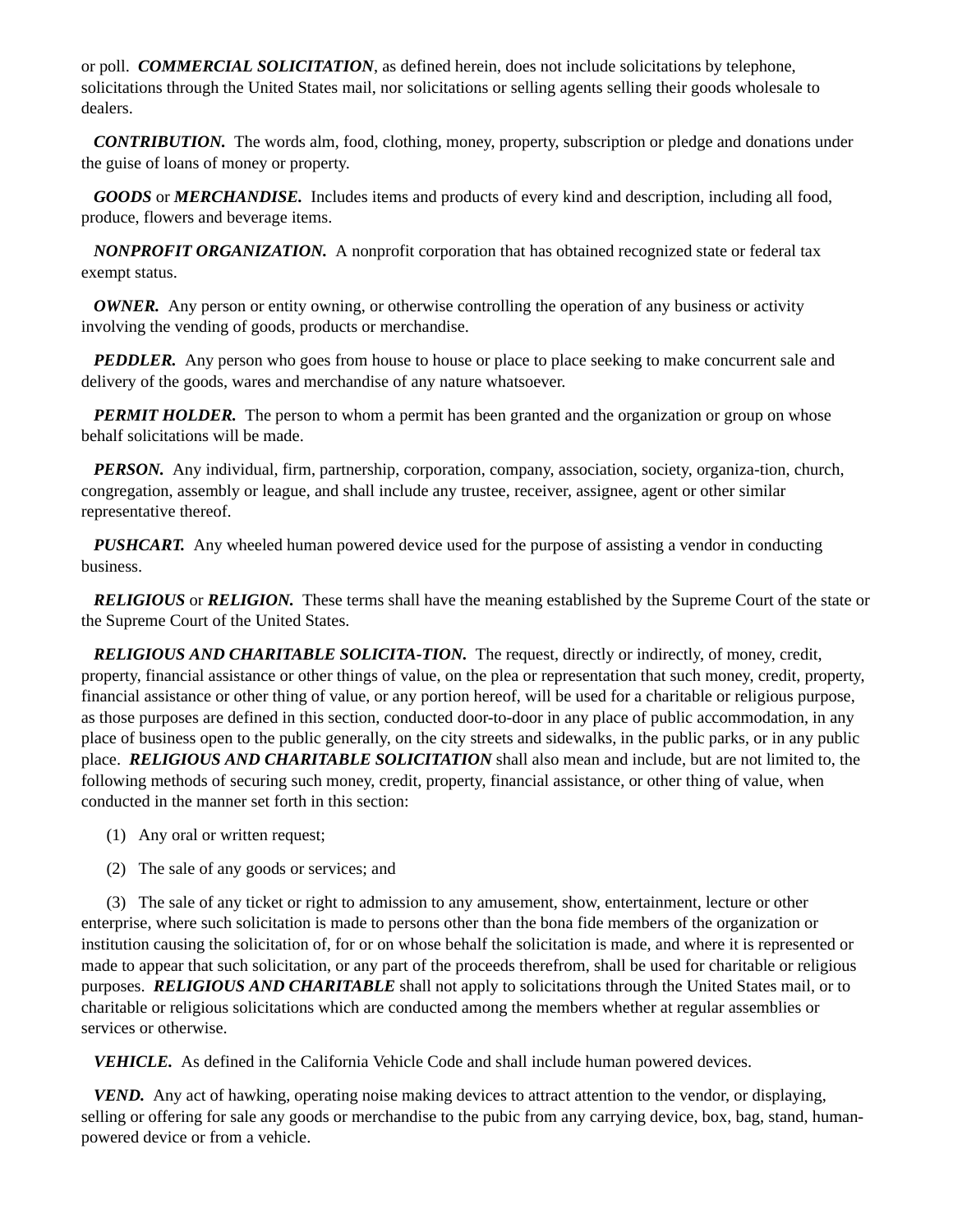*VENDOR.* Any person or peddler who engages in the act of vending or who drives or operates any such vehicle or human powered device for the purpose of vending.

('81 Code, § 5.44.010) (Ord. 830, passed - -85; Ord. 978, passed - -94)

#### **§ 121.02 PERMITS REQUIRED FOR SOLICITATIONS.**

No person shall directly or indirectly engage in solicitations without a permit issued pursuant to the provisions of this chapter.

('81 Code, § 5.44.020) (Ord. 830, passed - -85) Penalty, see § 121.99

#### **§ 121.03 APPLICATIONS FOR PERMITS.**

(A) Applications for solicitation permits shall be made to the License Collector upon forms prescribed by the city. The application shall be made under penalty of perjury. The License Collector shall have 10 days to review the application prior to the issuance of the permit.

(B) Such applications shall contain the following information and documentation:

 (1) The full name, address, telephone number, date of birth and physical description of the person applying for the permit;

 (2) If the applicant will be engaged in solicitations on behalf of a person, corporation, company or other such organization, the name, street address and telephone number of such person or entity, and the name, street address and telephone number of the person supervising the applicant;

 (3) If solicitation is for religious or charitable purposes, a statement of the purpose for which the proceeds of the solicitation are to be used;

(4) A statement that the applicant has not been convicted of any of the crimes specified in § 121.10;

(5) A statement that the applicant is aware of the provisions of state law relating to home solicitation contracts;

(6) A statement that the applicant has received and read a copy of this chapter;

(7) A short outline of the method or methods to be used in conducting the solicitation;

 (8) The time when such solicitation will be made, including preferred dates and hours of the day for commencement and termination of solicitations;

 (9) A statement to the effect that if a permit is granted it will not be used or represented in any way as an endorsement by the city or any department or officer thereof.

 (C) If, while the application is pending or during the term of any permit granted, there is a change in fact, policy or method that would alter the information to be given on the application, the applicant shall notify the License Collector in writing thereof within 24 hours after such change.

('81 Code, § 5.44.030) (Ord. 830, passed - -85)

#### **§ 121.04 TERM OF PERMITS.**

Permits issued under this chapter shall be valid for a period of the calendar year unless revoked or suspended pursuant to the provisions of this chapter.

('81 Code, § 5.44.040) (Ord. 830, passed - -85)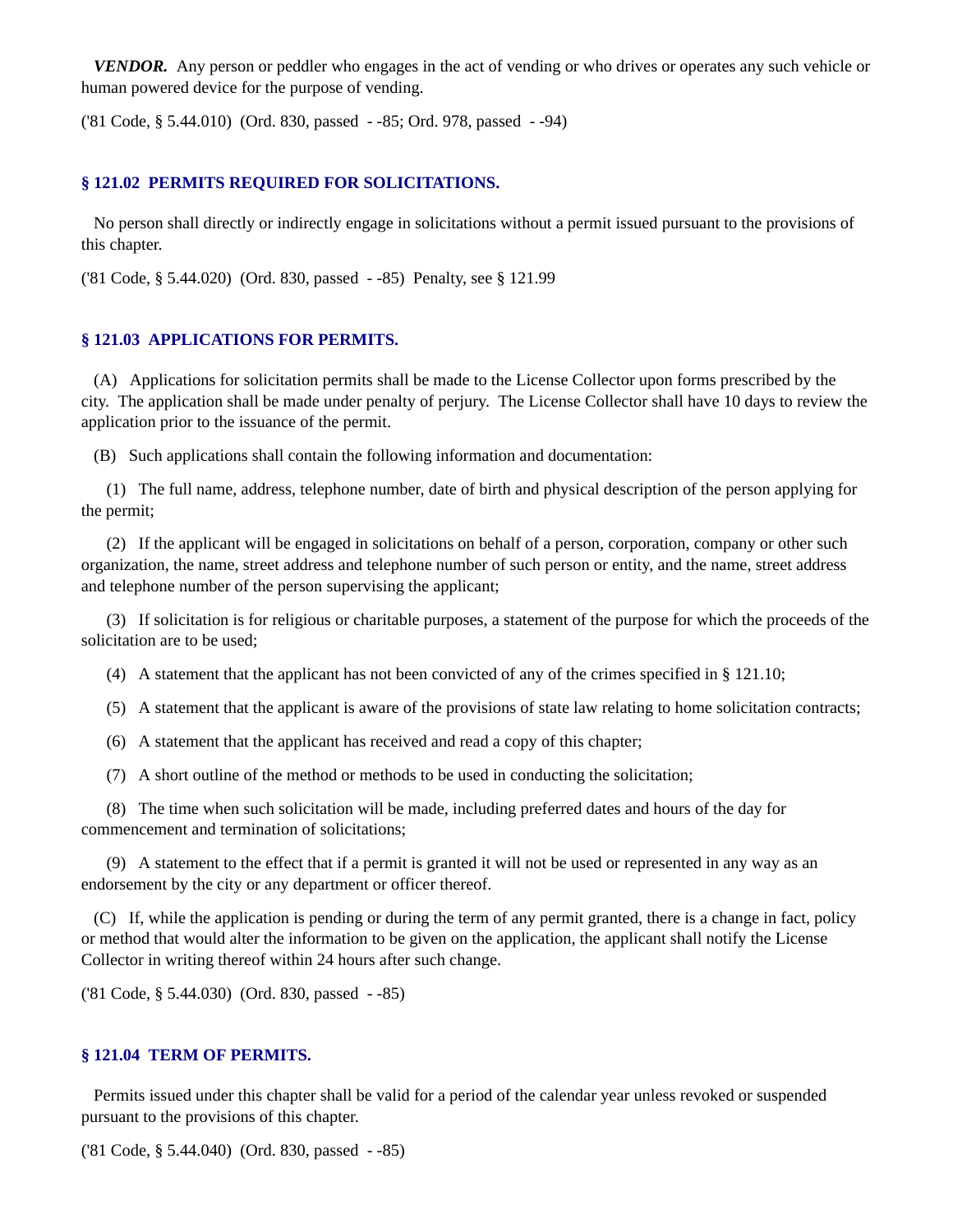#### **§ 121.05 TRANSFERABILITY.**

No permit issued under this chapter shall be transferred or assigned, and any attempt at assignment or transfer shall be void.

('81 Code, § 5.44.050) (Ord. 830, passed - -85) Penalty, see § 121.99

#### **§ 121.06 REVOCATION.**

(A) Whenever it shall be shown that any person to whom a permit has been issued has violated any of the provisions of this chapter, the License Collector shall suspend the permit, after giving written notice to the permit holder of not less than two business days, in person or by registered special delivery, postage prepaid, and addressed to the permit holder at the address specified in the permit application or any amendment thereto, of the suspension and proposed revocation, stating with specificity the reason therefor. However, the two-day notice shall not be required if the License Collector determines there is a need to protect the public safety, in which case the permit shall be suspended immediately.

 (B) The permit holder may file with the City Manager, within 10 days of the date of the notice of suspension and proposed revocation, a written request for a hearing, which request shall have the effect of staying the suspension until the City Manager has rendered his decision, except in instances where the suspension is necessary to protect the public safety. The City Manager shall hold a hearing within 10 days after the filing of such request.

 (C) At the hearing, the City Manager shall hear all relevant evidence, shall consider the merits of the proposed revocation, including any actions which have been taken to cure the alleged violation, and shall render a decision thereon within one business day after the hearing. The decision shall be communicated in writing to the permit holder within one day thereafter, and shall state with specificity the reasons therefor.

 (D) In the event that the permit holder does not request a hearing within 10 days after the date of the notice of suspension and proposed revocation, the permit shall be revoked, and the revocation shall not be appealable.

('81 Code, § 5.44.060) (Ord. 830, passed - -85)

#### **§ 121.07 APPEALS TO CITY COUNCIL.**

Any applicant or permit holder aggrieved by an action of the City Manager to deny, revoke or refuse to renew a permit may appeal to the Council by filing with the City Clerk a statement addressed to the Council setting forth the facts and circumstances regarding the action of the City Manager. Such appeal shall be filed within 10 days after the disputed action of the City Manager, and the Council shall hear the appeal at its next regular meeting, but not earlier than five calendar days after the receipt of the appeal. The filing of such an appeal with the City Council shall not stay the action of the City Manager. At the time of the appeal hearing, the Council shall not receive new testimony, but shall review the record of the hearing of the City Manager and shall determine the merits of the appeal, and it shall render a decision thereon within three business days after the hearing. The decision shall be communicated in writing to the appellant within two days thereafter, and shall state with specificity the reasons therefor. The action of the Council shall be final and appealable to the Superior Court of the state pursuant to Cal. Civ. Proc. Code § 1094.5. Such an action in the Superior Court shall be filed within 90 days following the Council's action, pursuant to Cal. Civ. Proc. Code § 1094.6.

('81 Code, § 5.44.070) (Ord. 830, passed - -85)

#### **§ 121.08 MANNER OF SOLICITATION.**

(A) Solicitations pursuant to permits under this chapter: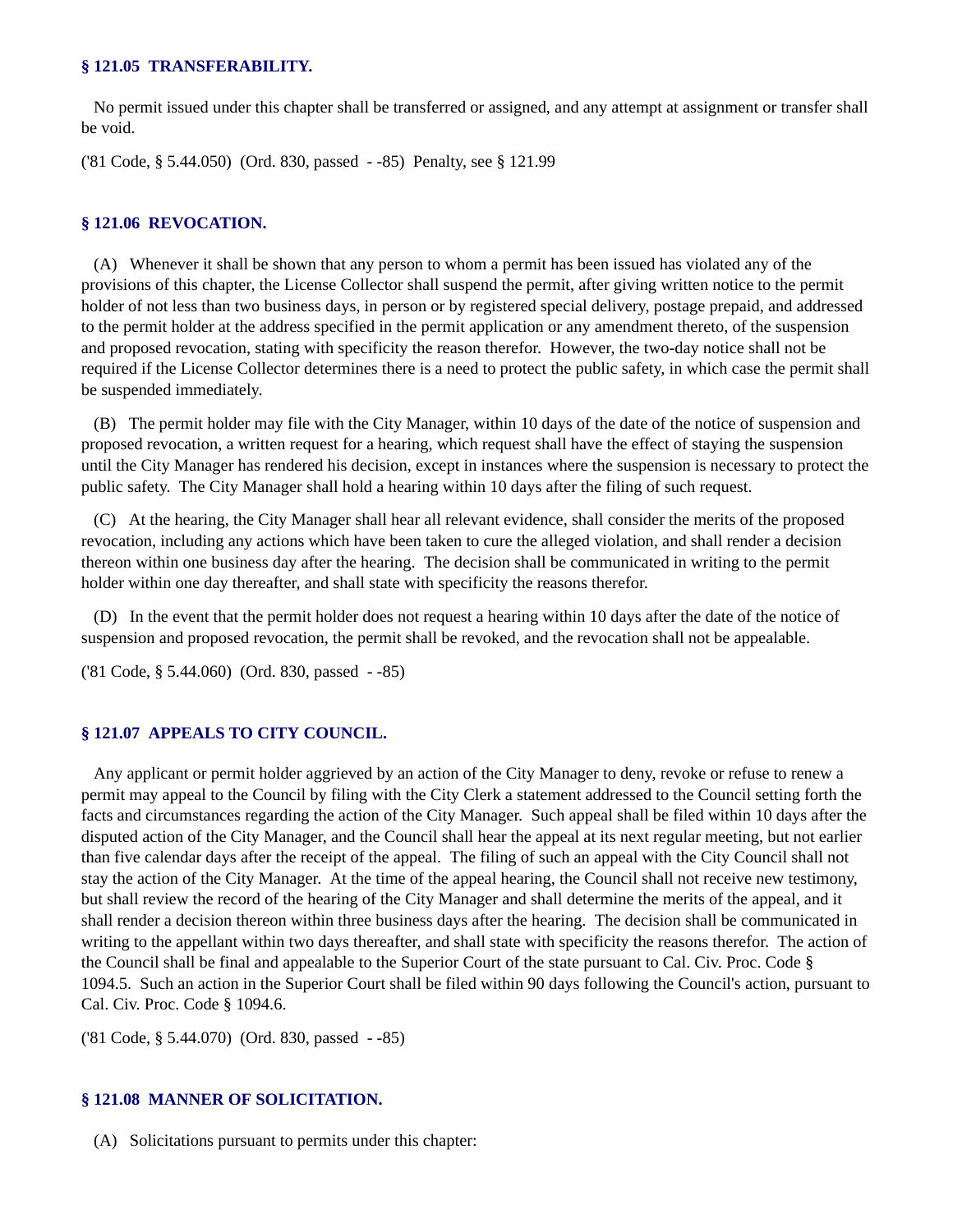(1) Shall not be conducted by any person under the age of 16 years, unless supervised by an adult and in compliance with all laws of the state; and

 (2) Shall not be made at any house, apartment or other dwelling unit, nor at any business to which is affixed a sign indicating "No Solicitors" or similar indication that no solicitation contact is desired by the occupants thereof.

(B) No solicitor shall:

 (1) Affix any object to the person of any member of the public without first receiving express permission therefor;

 (2) Persistently and importunely engage in commercial solicitation with the person being solicited after he or she has indicated that he or she is not interested in the solicitation;

 (3) Intentionally and deliberately obstruct the free movement of any person on any street, sidewalk or other public place, or any place open to the public generally.

 (C) The permit issued pursuant to this chapter shall be shown to the person from whom a contribu-tion is sought upon request.

('81 Code, § 5.44.080) (Ord. 830, passed - -85) Penalty, see § 121.99

#### **§ 121.09 RECEIPTS.**

Upon request, the permit holder shall issue to the customer a written receipt for the sale or order of any goods, wares, newspapers, magazines, books, merchandise, services, or any other item or exchange of value, which receipt shall be signed by the permit holder and shall plainly indicate his name, the date, the items or services purchased, and the amount received.

('81 Code, § 5.44.090) (Ord. 830, passed - -85)

#### **§ 121.10 DOOR-TO-DOOR SOLICITATION.**

No person shall conduct solicitations at residences if that person has been convicted of any of the following crimes, as defined in the California Penal Code: murder, mayhem, assault, battery, rape, arson, burglary, possession of burglarious instruments or deadly weapons, crimes of embezzlement, bunco or fraud, or attempt to commit any of the aforementioned crimes or any crimes requiring registration with the Police Department.

('81 Code, § 5.44.100) (Ord. 830, passed - -85) Penalty, see § 121.99

#### **§ 121.11 SOLICITATION PERMIT FEES.**

(A) For each person engaged in commercial solicitation, as defined in § 121.01, there shall be a permit fee in an amount to be established by resolution of the City Council for each calendar year, and shall not be prorated. No permit shall be issued unless and until a permit for commercial solicitation is granted in accordance with the provisions of this chapter, and any such permit shall be subject to and limited by the provisions of this chapter.

 (B) Notwithstanding division (A) of this section, the License Collector may issue a principal commercial solicitor's license to every person either employing or contracting with one or more individuals for commercial solicitation services, as set forth in division (A) of this section. If a principal solicitor should elect to use the provisions of this section, no principal commercial solicitor's license shall be issued until the applicant files with the License Collector a list of all solicitors employed or retained by the applicant with whom the applicant has a contract, and unless the applicant executes an agreement that he will notify the License Collector in writing of every change in personnel of those soliciting for him within five days after such change is made. In such event, the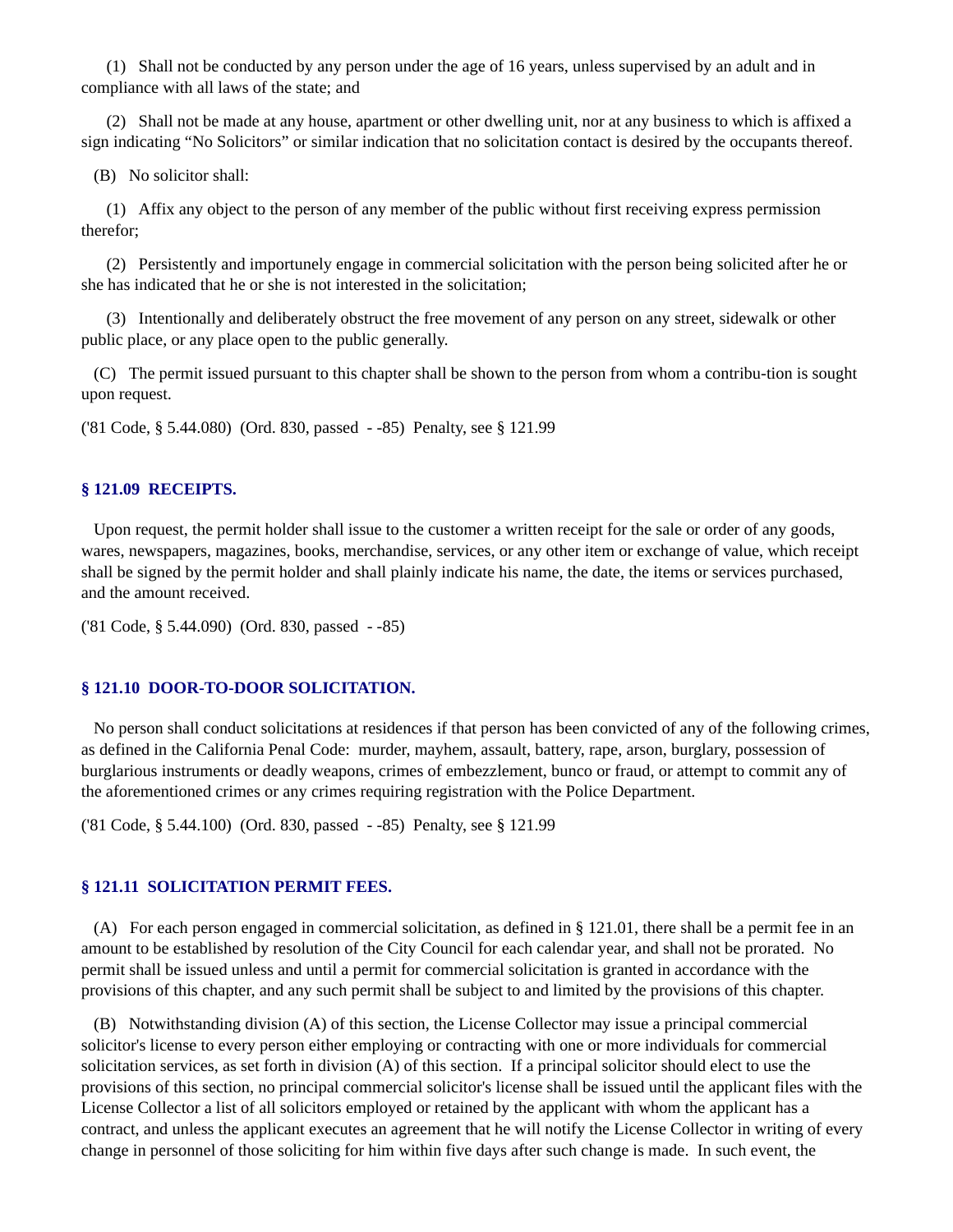principal commercial solicitor and each individual commercial solicitor must still obtain a permit in accordance with the terms and provisions of this chapter. Nothing contained in this section shall be deemed to grant to a principal commercial solicitor the privilege of commercial soliciting unless there is maintained in full force and effect for each individual commercial solicitor a permit in accordance with the terms and provisions of this chapter. The permit fees for a principal solicitor's permit shall be in an amount to be established by resolution of the City Council, and shall not be prorated.

- (C) A business license, as defined in § 110.60, shall also be payable by all commercial solicitors.
- (D) Religious and charitable solicitors shall not be charged a fee or be required to obtain a business license.

('81 Code, § 5.44.110) (Ord. 830, passed - -85)

#### **§ 121.12 VENDING ON PUBLIC STREETS, PUBLIC OR PRIVATE PROPERTY AND IN VARIOUS ZONES.**

 No person, whether or not the person maintains or is employed at an established place of business or is employed by a person who is licensed pursuant to this chapter, shall engage in the business of peddling, operate a vending stand, or vend from any vehicle or pushcart without first obtaining a permit/decal pursuant to this chapter.

('81 Code, § 5.44.120) (Ord. 978, passed - -94) Penalty, see § 121.99

#### **§ 121.13 OPERATING REGULATIONS.**

(A) *Requirements.* All vending shall be subject to and in compliance with the following requirements:

- (1) *Business license.* Each owner shall have a valid and current city business license.
- (2) *Peddler/vendor permit.* Each owner shall have a valid and current peddler/vendor permit.

 (3) *Health permit.* Each owner causing the sale of or offering for sale any produce, food or edibles shall have a valid health permit issued by the appropriate governmental agency.

 (4) *Insurance.* Each owner shall have general liability and, when applicable, automobile insurance with coverage in the amounts and with the named additional insured as required by the City Attorney's office.

 (5) *Decal/public property use fee.* Each person engaged in vending shall, in a conspicuous location on the vehicle or pushcart, display a city-issued decal visible to the general public. The decal shall be issued when:

(a) The owner has provided the city with evidence of compliance with subdivisions (1) through (4) above;

 (b) The owner's proposed operation has been reviewed and approved by the city as complying with the municipal code;

(c) The owner has paid the peddler/ vendor permit fee.

 (6) *Self-contained vehicle.* Any vehicle must be totally self-contained and may not use the utilities on the site on which it is operating.

 (7) *May not impede access.* Vehicles and pushcarts shall not be located in such a way as to block required parking spaces or driveways, impede vehicular or pedestrian access on public or private property, create a hazardous disruption in the flow of traffic on public roadways or sidewalks, or encroach on landscaped areas by the vehicle, pushcart or customers.

 (B) *Areas allowed or prohibited.* Vending activities shall only occur in commercial and industrial areas of the city. Vending of ice cream, snowcones and bakery products may be conducted in all areas of the city. Vehicles and pushcarts may park on private property, subject to the other limitations in this chapter, only with the permission of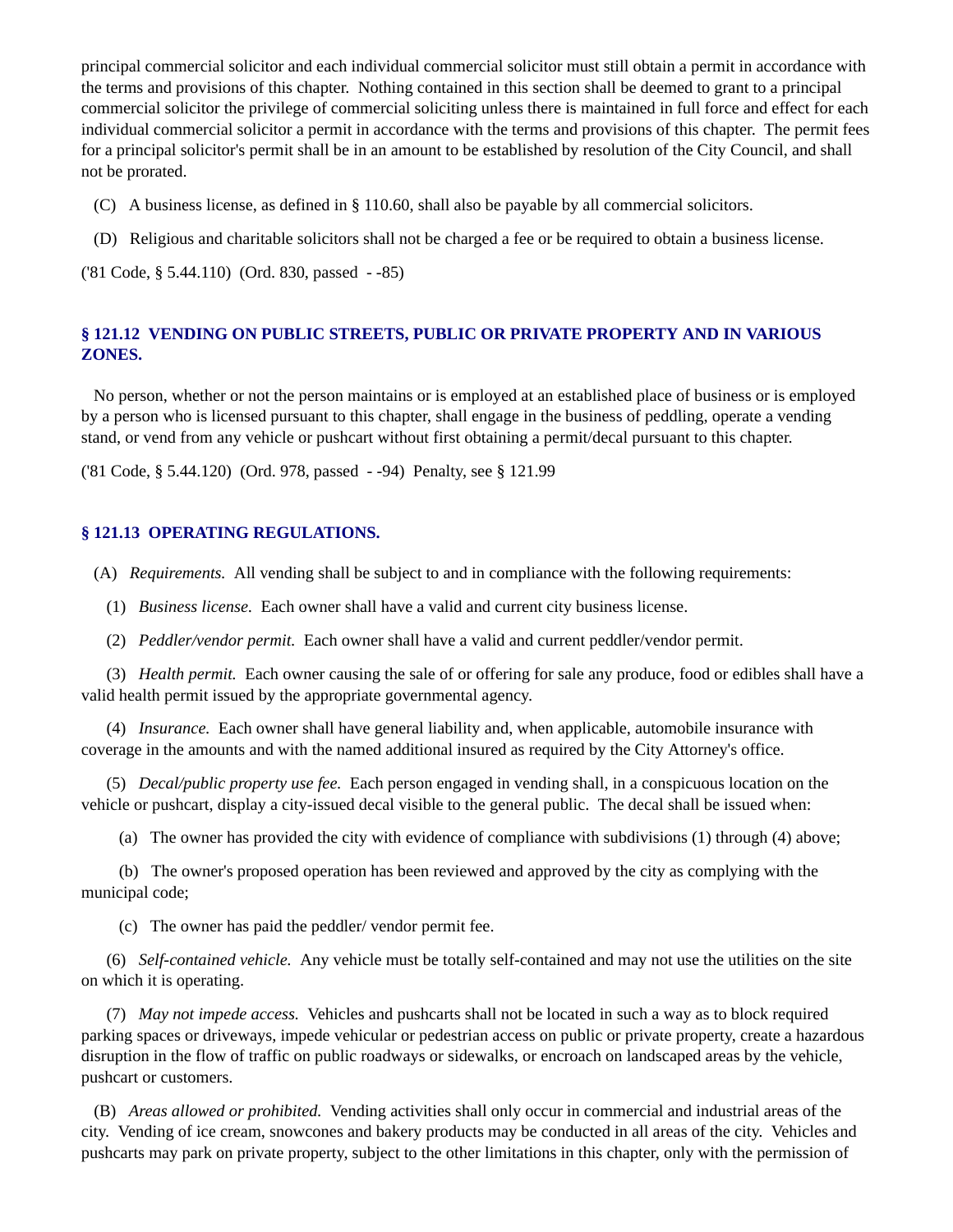the property owner. Vending shall not be permitted:

 (1) On Harvard Blvd., 10th St., Ojai Rd., Main St. and within one block north or south of Main St., 12th St., Oak St., Peck Rd. south of Main St., and on Telegraph Rd. east of Calavo St., except for traditional-style hot food carts and catering trucks operating as provided in subdivision  $(A)(7)$  of this section;

(2) Upon any alley or roadway median;

 (3) Within 100 feet of any residentially developed property unless visiting a construction site where two or more dwellings are under construction with an active, valid building permit;

 (4) Within 100 feet of the nearest curb or edge of pavement on the cross roadway of any inter-section of two or more public roadways;

(5) Within 100 feet of any freeway on-ramp or off-ramp as defined in the California Vehicle Code;

(6) Within 500 feet of the property line of any place of worship, or public or private school;

(7) On any public park unless the vendor has formal authorization from the City Recreation Director;

 (8) To take up more than 30 feet of parallel parking area on a roadway for the vendor's vehicle, and the vendor shall not indicate exclusive roadway parking or reserve any public parking area for its customer parking;

 (9) Upon any specific roadway, or portion thereof, which as a result of the limited parking, limited line of sight, traffic control impacts, high traffic flow is designated by the Public Works Director/City Engineer as unsafe for vending.

 (C) *Signs.* The only signs permitted shall be a sign not to exceed three square feet which may be affixed to two opposite, parallel sides of a vehicle displaying, offering or storing goods or merchandise for sale.

 (D) *Number of vendors and sales persons.* The city may limit the number of vendors at any one location or within an area, or limit the number of sales persons or others engaged in the act of vending for any one owner at the requested or approved location.

 (E) *Noise or music while parked.* No noise or music shall be played, created or sounded while a vehicle or pushcart is parked or stationary.

('81 Code, § 5.44.130) (Ord. 978, passed - -94) Penalty, see § 121.99

#### **§ 121.14 EXCEPTIONS.**

This chapter shall not be applicable to:

(A) Any nonprofit organization, or person acting for it, with respect to the sale of any goods or merchandise constituting or making a statement carrying a religious, political, philosophical or ideological message relevant to the purpose of the organization;

 (B) Vending operations conducted by a business which sells food on property it owns or leases, where the business occupied at least 10,000 square feet of enclosed floor area;

(C) The sale of newspapers, periodicals, pamphlets, booklets or other constitutionally protected material;

 (D) Farmers markets, art shows, special events, street fairs and craft shows approved and designated by the city, except the requirements in § 110.64 shall still apply;

 (E) Those delivery activities of any business with a fixed place of business which generally only delivers its products, services or goods to a specified address in response to a customer request, order or invoice previously made to that fixed place of business;

(F) The sale on private property of tools customarily delivered by truck or van.